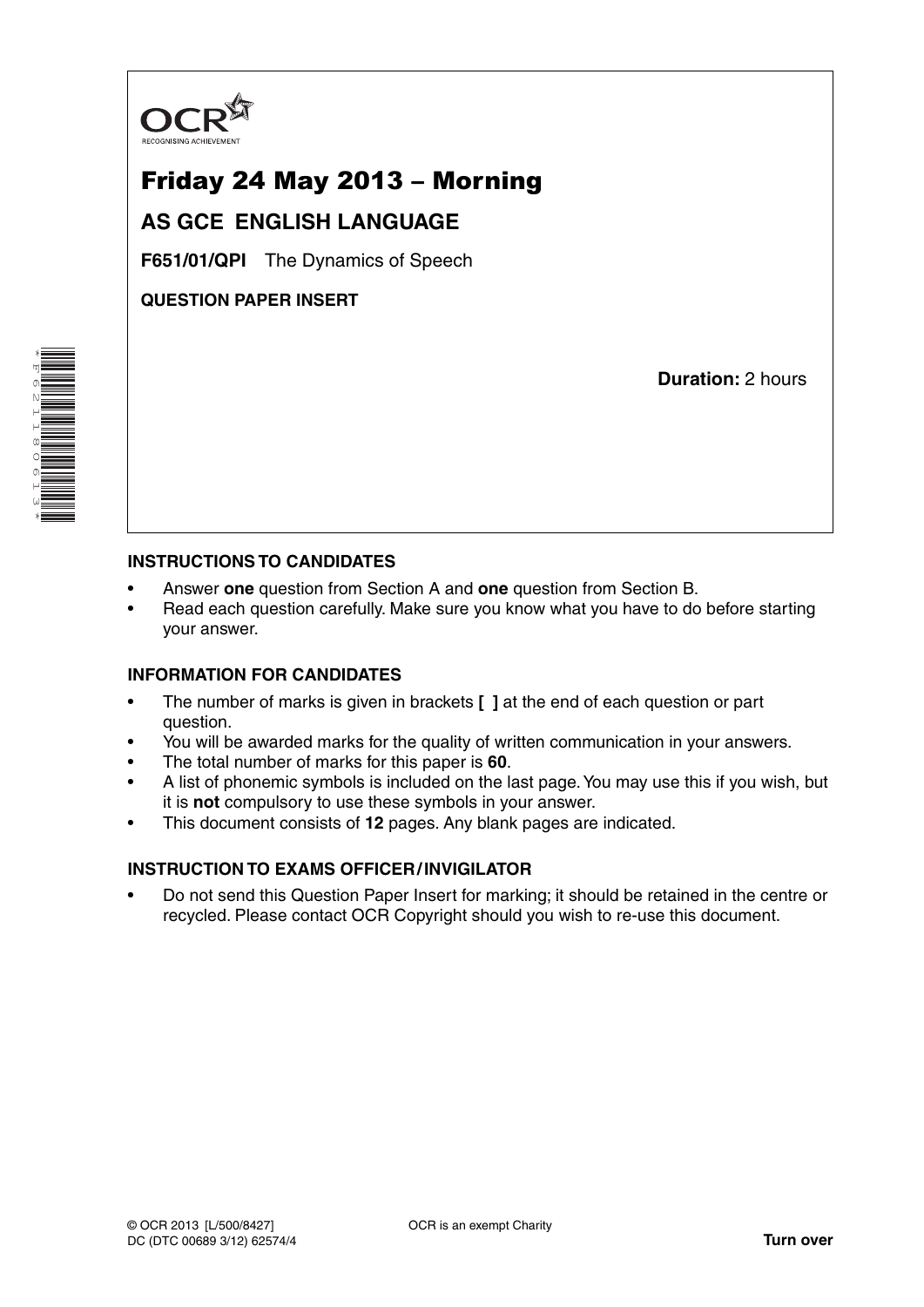#### **SECTION A – Speech and Children**

Answer **one** question from this section.

#### **EITHER**

**1** This is a transcription of a conversation on the drive to school between a mother (Lara) and her two children, Charlotte (nearly five years old) and Adam (three years old).

 **How do the speakers use language here to communicate with each other? Support your answer by referring to specific examples from the transcription. [30]**

| Lara:             | CAREFUL (.) thats it (.) right jump straight in the car then (.) /kz/ its open<br>and itll be warm |    |
|-------------------|----------------------------------------------------------------------------------------------------|----|
| <b>Charlotte:</b> | <i>i</i> get the<br>$\mathcal{U}$                                                                  |    |
| Lara:             | hang on (.) let me open the doors                                                                  |    |
| <b>Charlotte:</b> | last one open doors                                                                                | 5  |
| Adam:             | mummy me                                                                                           |    |
| Lara:             | $^{\prime\prime}$<br>right you get in there                                                        |    |
| <b>Charlotte:</b> | [singing]                                                                                          |    |
| Lara:             | charlotte can you (.) get in here and put your seat belt on (1) PLEASE                             |    |
| <b>Charlotte:</b> | $^{\prime\prime}$<br>[singing]<br>maybe maybe                                                      | 10 |
| Adam:             | mummy me<br>$^{\prime\prime}$                                                                      |    |
| Lara:             | no (.) you got to sit up here in the car seat love (1) CHARLOTTE<br>GET IN or youll be late        |    |
| Adam:             | seat                                                                                               | 15 |
| Lara:             | oh ONE (.) TWO (.) THREE (.) IN (1) oh thats a good boy [laughs]                                   |    |
| <b>Charlotte:</b> | [singing] in the morning                                                                           |    |
| Lara:             | you got hiccups                                                                                    |    |
| <b>Charlotte:</b> | [singing]                                                                                          |    |
| Lara:             | RIGHT (1) are we in (.) CHARLOTTE (.) NO (.) can you put your belt on                              | 20 |
| <b>Charlotte:</b> | [singing] no no no no                                                                              |    |
| Lara:             | /dza/ want me to do it                                                                             |    |
| <b>Charlotte:</b> | mmm                                                                                                |    |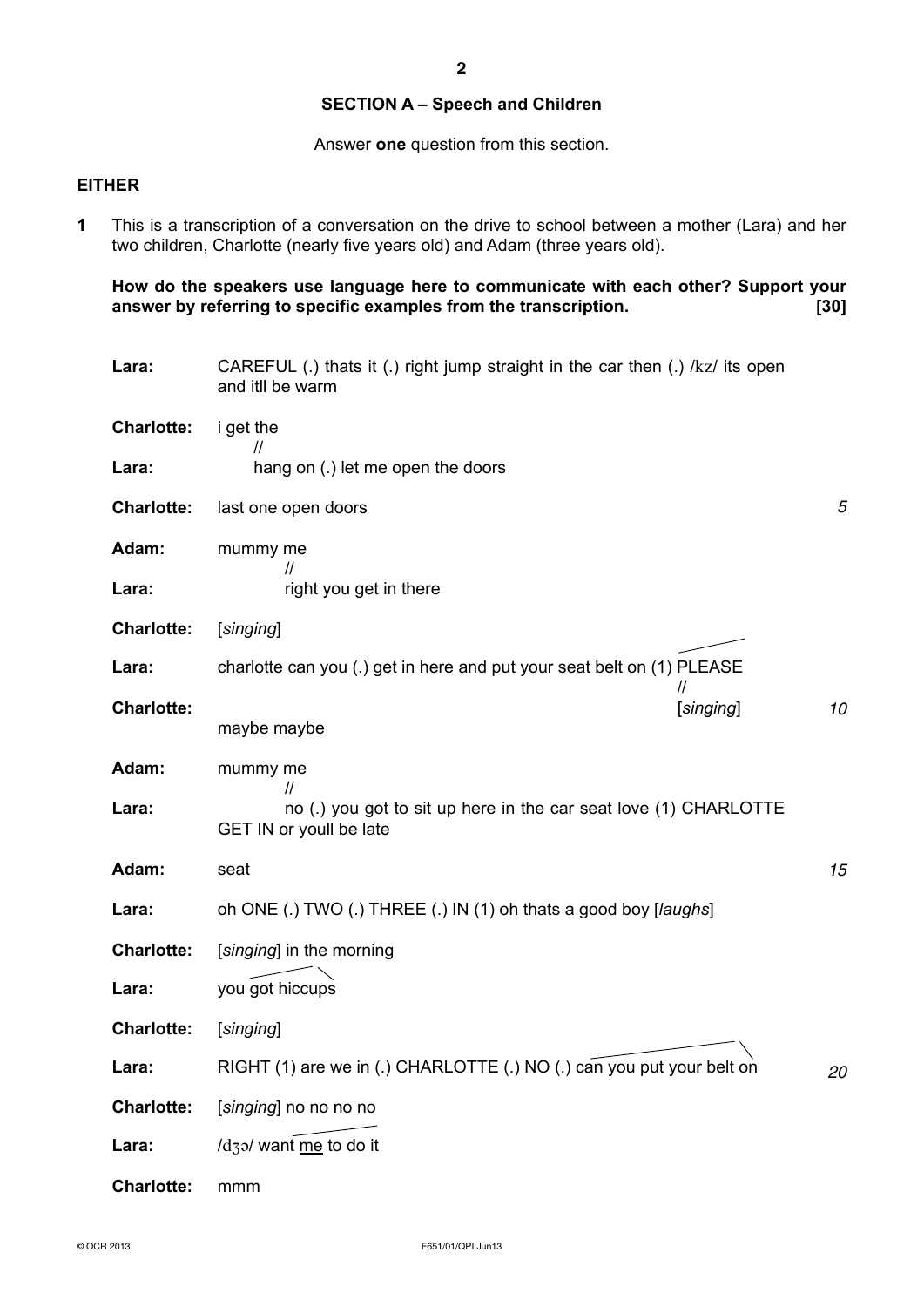| Lara:             | yeah (.) okay                                                                   |    |
|-------------------|---------------------------------------------------------------------------------|----|
| <b>Charlotte:</b> | [singing] do it do it                                                           | 25 |
| Lara:             | there we go (.) thats you done (.) and you young man (.) OOH (.)<br>strapped in |    |
| <b>Charlotte:</b> | oh (.) YOU now                                                                  |    |
| Lara:             | yeah well ill put my seat belt on in a minute (1) right                         |    |
| Adam:             | OFF WE GO                                                                       | 30 |
| Lara:             | off we go (2) can you hold that letter                                          |    |
| <b>Charlotte:</b> | <b>WHY</b>                                                                      |    |
| Lara:             | well (.) i just /wpna/ stop to post it                                          |    |
| <b>Charlotte:</b> | i /wpna/ go to play group                                                       |    |
| Lara:             | we are going to play group (.) but weve /gpta/ drive right past the letter box  | 35 |
| <b>Charlotte:</b> | <b>WHY</b>                                                                      |    |
| Lara:             | $WHY$ (.) /kz/ its on the way                                                   |    |
| Adam:             | mummy me                                                                        |    |
| Lara:             | OH you brought                                                                  |    |
| Adam:             | my pussy cat on shoulder                                                        | 40 |
| Lara:             | you brought your pussy cat /didʒə/ (.) didnt you bring your mickey mouses       |    |
| Adam:             | NO (.) brought a                                                                |    |
| <b>Charlotte:</b> | 11<br>hes half (.) half of er all his tail has gone                             |    |
| Lara:             | half his tails gone                                                             |    |
| <b>Charlotte:</b> | no (1) all of his tails has gone (.) hes broken his tail                        | 45 |
| Lara:             | oh dear (.) did someone pull it out then                                        |    |
| <b>Charlotte:</b> | yeah (1) maybe                                                                  |    |

### TRANSCRIPTION KEY:

| $(1)$ = pause in seconds                                                         | $underlined$ = stressed sound/syllable(s) |
|----------------------------------------------------------------------------------|-------------------------------------------|
| $(.) = micro-pause$                                                              | UPPER CASE = increased volume             |
| $q$ /gpt a/ = phonemic representation of speech sound $\sim$ = rising intonation |                                           |
| $\left[t\right]$ = paralinguistic features                                       | $\sim$ = falling intonation               |
| $\frac{1}{2}$ = speech overlap                                                   |                                           |

© OCR 2013 F651/01/QPI Jun13 **Turn over**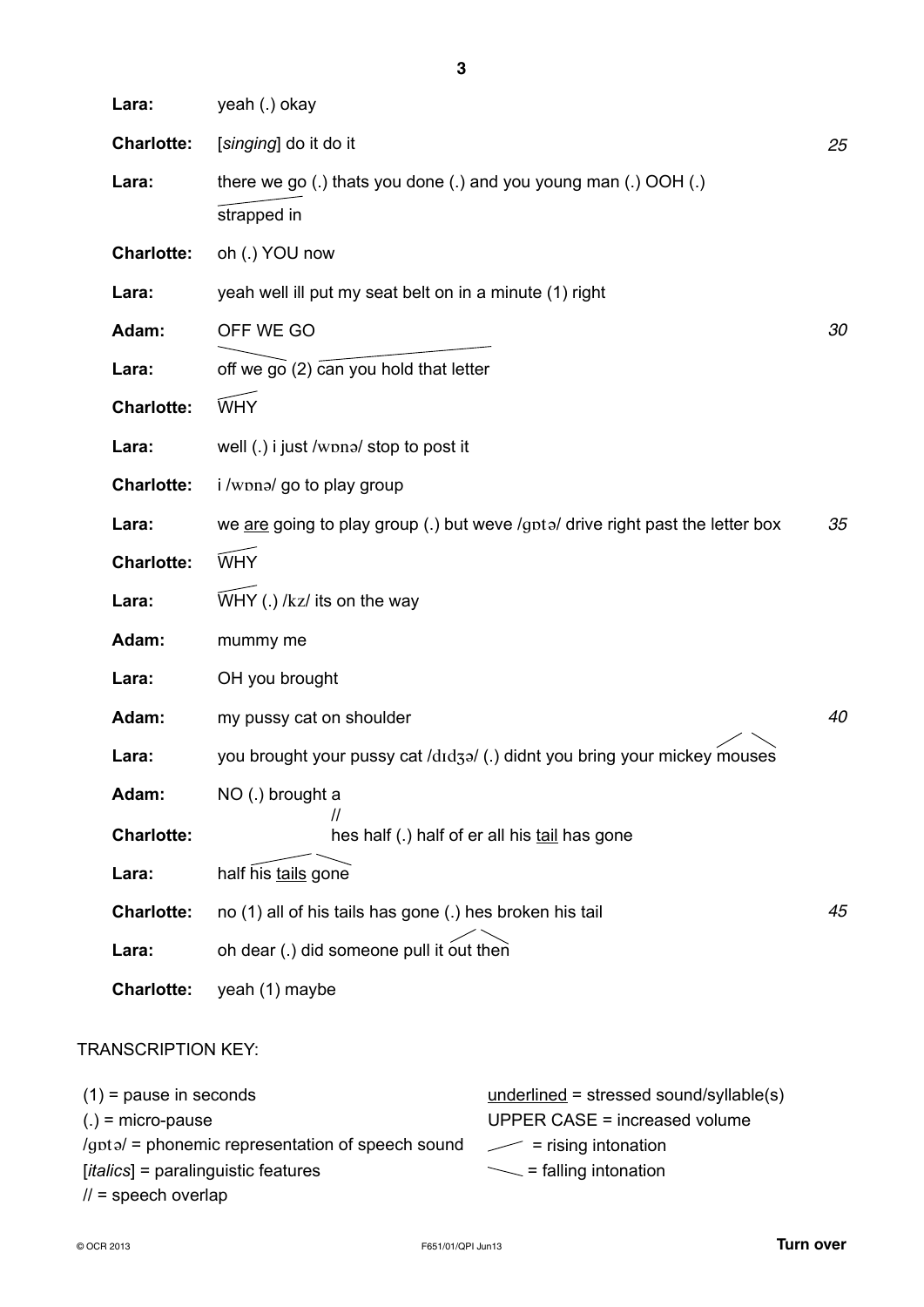**2** Six year old Robert is having difficulty in concentrating at school, and has been seeing a behavioural therapist. Here the therapist is talking to him about how to improve his behaviour with his class teacher.

 **How do the speakers here use language to interact with each other? Support your answer by referring to specific examples from the transcription. [30]**

| Therapist:     | so (.) robert (.) miss kay is wanting you to sit still (.) on the carpet (.) at<br>reading time<br>11                                                                               |    |
|----------------|-------------------------------------------------------------------------------------------------------------------------------------------------------------------------------------|----|
| <b>Robert:</b> | i do (.) I DO SIT STILL                                                                                                                                                             |    |
| Therapist:     | whats happening then                                                                                                                                                                |    |
| <b>Robert:</b> | i DO sit still (.) she doesnt see me                                                                                                                                                | 5  |
| Therapist:     | ah (.) so (.) tell me (.) what do you look like when (.) when you are sitting still<br>and listening $(.)$ on the carpet $(.)$ at reading time                                      |    |
| <b>Robert:</b> | [sits on floor] like this                                                                                                                                                           |    |
| Therapist:     | okay (1) what does miss kay see                                                                                                                                                     |    |
| <b>Robert:</b> | SHE thinks i talk to marcus all the time and mess about                                                                                                                             | 10 |
| Therapist:     | but you dont                                                                                                                                                                        |    |
| <b>Robert:</b> | NO (1) i sit like this (.) sometimes                                                                                                                                                |    |
| Therapist:     | so miss kay wants to see you doing this more                                                                                                                                        |    |
| <b>Robert:</b> | yes (.) she says LOOK AT ME all the time                                                                                                                                            |    |
| Therapist:     | okay (1) what will you do (.) to make it easier for you to look like (.) like you<br>just showed me (.) when you are on the carpet                                                  | 15 |
| <b>Robert:</b> | not sit next to marcus (.) cos he talks to me all the time                                                                                                                          |    |
| Therapist:     | thats a good idea (1) and then meet up with marcus at playtime (.) is that it                                                                                                       |    |
| <b>Robert:</b> | YES (1) i will say to him (.) SEE YOU AT PLAYTIME (.) and then just sit next<br>to lewis                                                                                            | 20 |
| Therapist:     | that sounds like a great idea (1) so (1) just to make sure i understand your<br>STRATEGIES for concentrating more at reading time                                                   |    |
| <b>Robert:</b> | YES (.) my STRATEGIES                                                                                                                                                               |    |
| Therapist:     | [counting out on her fingers] you will sit next to lewis at carpet time (1) you<br>will tell marcus you will see him at playtime (1) and you will sit the way you<br>just showed me | 25 |

**OR**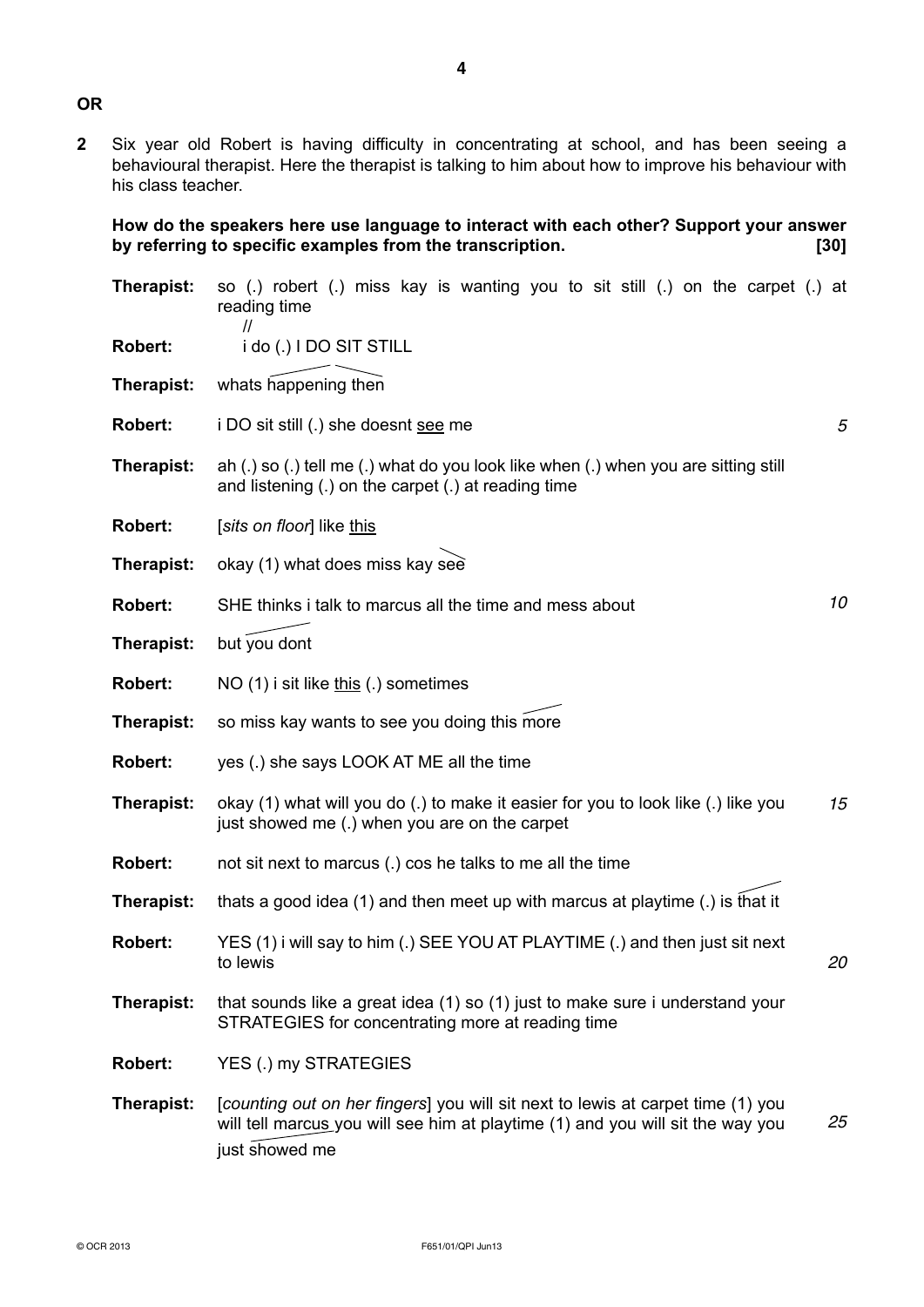**Robert:** YES (2) STRATEGIES (1) like ultimate humungousaur<sup>1</sup> has

**Therapist:** okay (1) when will you start these strategies

**Robert:** tomorrow (.) with miss kay

**Therapist:** so (1) if i tell miss kay to look out for you sitting like that (.) and listening (.) she will see you doing that (.) tomorrow *30*

**Robert:** YES (1) tell her to watch me and she will see it

- **Therapist:** GREAT (1) i think she will be VERY PLEASED to see you listening to the story and reading and concentrating (1) and then having a great playtime with marcus and your friends
- **Robert:** YES (.) okay (.) tell her

*Note:* ultimate humungousaur<sup>1</sup> = a toy alien figure

#### TRANSCRIPTION KEY:

(1) = pause in seconds

- $(.)$  = micro-pause
- underlined = stressed sound/syllable(s)

[*italics*] = paralinguistic features

- $1/1$  = speech overlap
- UPPER CASE = increased volume
- $=$  rising intonation
- $\sim$  = falling intonation

*35*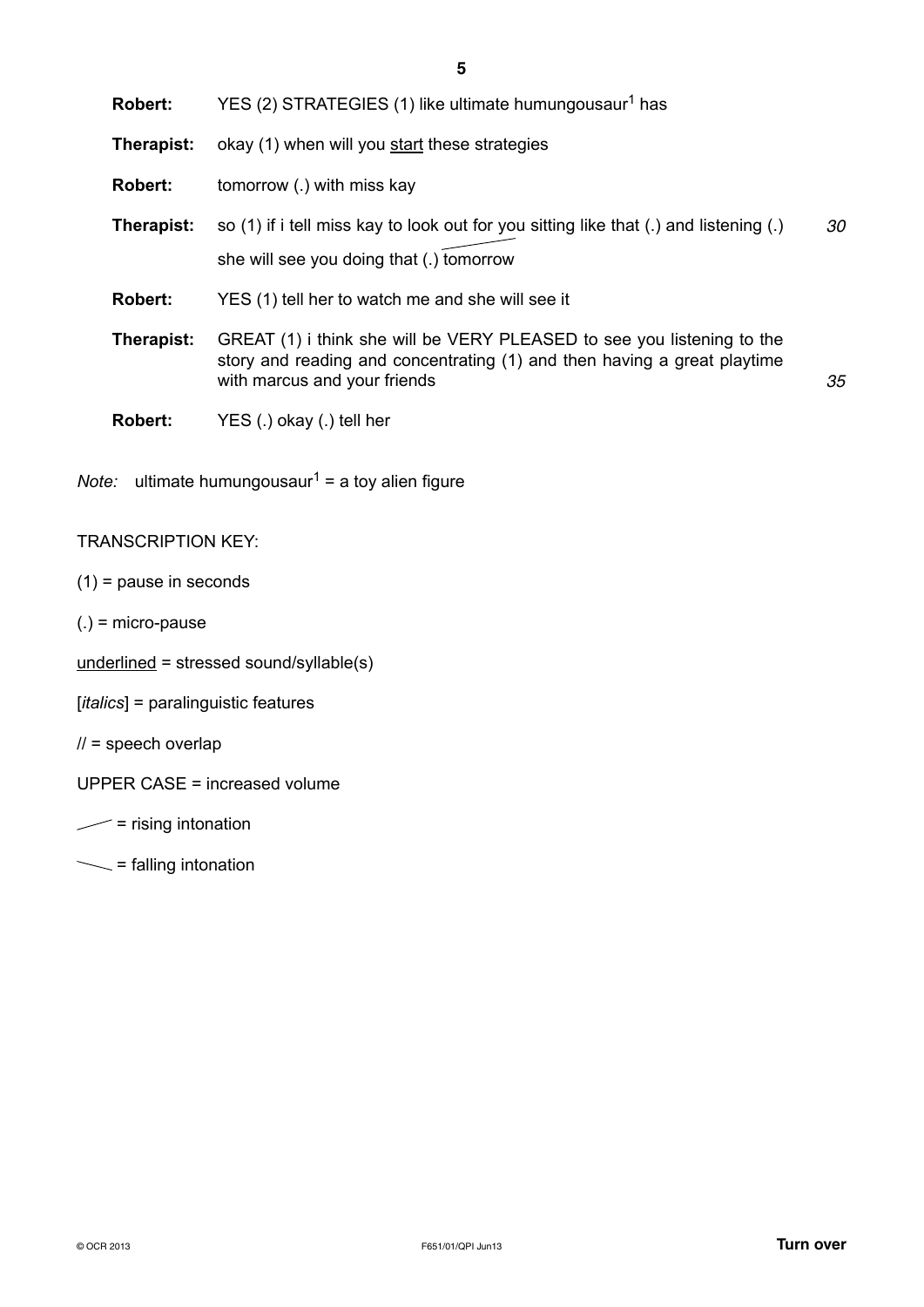#### **SECTION B – Speech Varieties and Social Groups**

Answer **one** question from this section.

#### **EITHER**

**3** This is a transcription of a conversation between two young men, Lew and his friend Matt. They are trying to work out what is wrong with Lew's Land Rover.

 **Discuss how the two men use language to explore the problems with the Land Rover. Support your answer by referring to specific examples from the transcription. [30]**

| Matt: | so (.) anyway (.) whats wrong with the landy                                                                                                                                                                                                     |    |
|-------|--------------------------------------------------------------------------------------------------------------------------------------------------------------------------------------------------------------------------------------------------|----|
| Lew:  | runs at high revs (.) although /ja/ can hear it missing<br>$^{\prime\prime}$                                                                                                                                                                     |    |
| Matt: | hmm                                                                                                                                                                                                                                              |    |
| Lew:  | runs rough as a rusty outrigger when /jo/ start to back off the gas (.) let your<br>foot off and<br>$\mathcal{U}$                                                                                                                                | 5  |
| Matt: | hmm                                                                                                                                                                                                                                              |    |
| Lew:  | let your foot off and she stops                                                                                                                                                                                                                  |    |
| Matt: | hmm (1) carb blockage or knackered leads that sounds like                                                                                                                                                                                        |    |
| Lew:  | heres the <u>best</u> bit (1) it has <u>new</u> points (.) new condenser (.) new rotor arm<br>new cap<br>$\mathcal{U}$                                                                                                                           | 10 |
| Matt: | [laughs]                                                                                                                                                                                                                                         |    |
| Lew:  | yeah [laughs] new cap new leads new plugs (.) the carb has been cleaned to a<br>sheen and put back on the manifold with new gaskets                                                                                                              |    |
| Matt: | is the inlet<br>$^{\prime\prime}$                                                                                                                                                                                                                |    |
| Lew:  | its done this before<br>and then it (.) suddenly it fixed itself (.) i think it might be an earth strap or (.) or<br>something (.) but next step is to replace the coil                                                                          | 15 |
| Matt: | is the inlet or exhaust manifold <i>I</i> IIakin                                                                                                                                                                                                 |    |
| Lew:  | it did look like the inlet manifold had an air leak round one of the studs (.)/janau/(.)<br>where the exhaust joins it (.) so i undid that and put some gasket material below<br>it and then<br>$\mu$                                            | 20 |
| Matt: | not running too lean or rich                                                                                                                                                                                                                     |    |
| Lew:  | why would it suddenly change from being perfect (2) i fired it up and took her<br>down the track (1) she was $/r_{\rm \Lambda n1n}/$ absolutely sweet as a nut as per usual (1) got<br>to the bottom of the track (.) BAM (.) the problems start | 25 |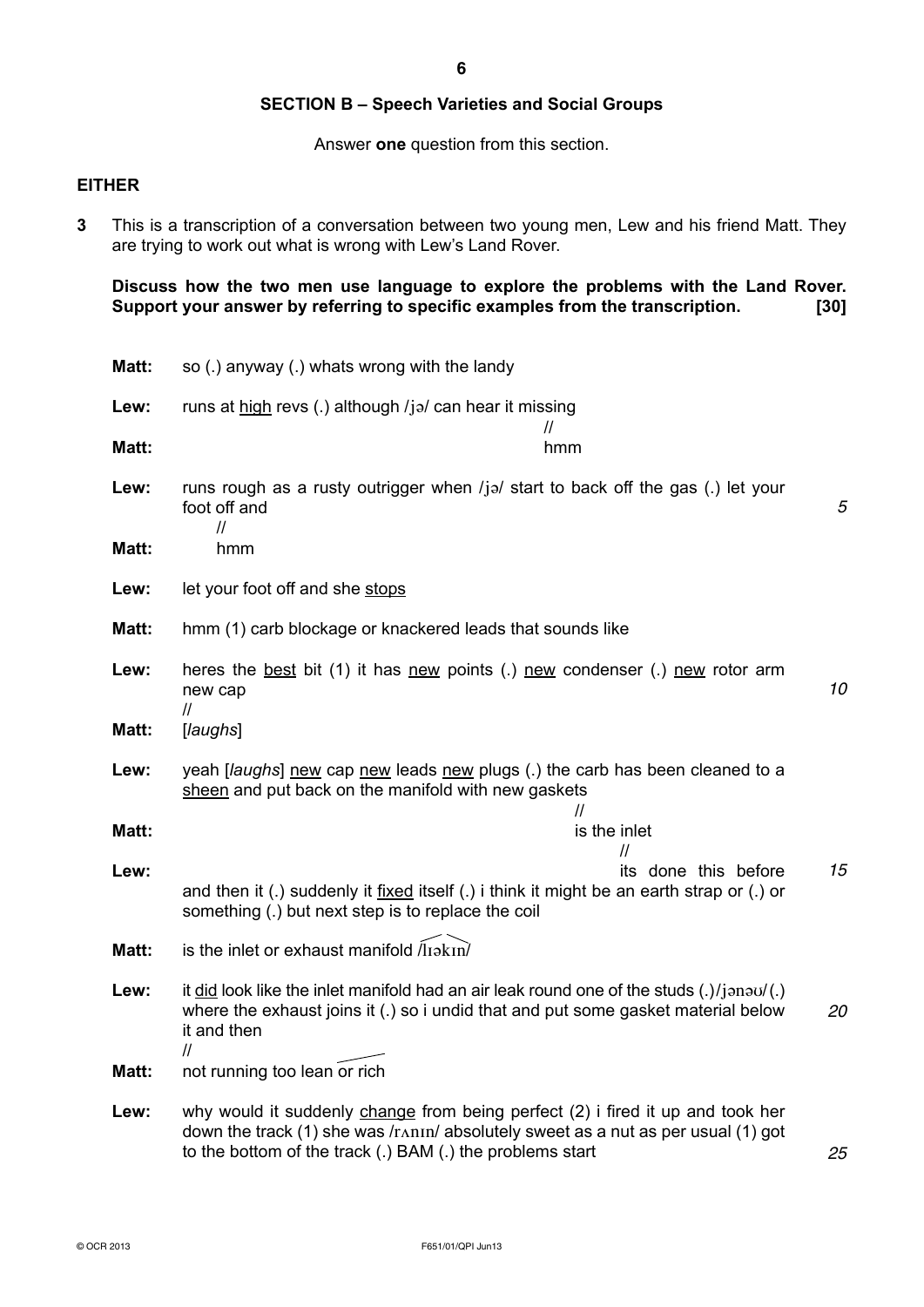| Matt:        | sounds like a leak that (.) the (.) that opens up as the engine warms up                                                                                                                                 |    |
|--------------|----------------------------------------------------------------------------------------------------------------------------------------------------------------------------------------------------------|----|
| Lew:         | still does it from cold                                                                                                                                                                                  |    |
| <b>Matt:</b> | okay                                                                                                                                                                                                     |    |
| Lew:         | im not sure (.) ive got a few more leads (1) if all else fails ill get the mechanic<br>chappy round the farm to have a look at it (.) or wait for her to stop being in a<br>strop and cure herself<br>// | 30 |
| Matt:        | [laughs]                                                                                                                                                                                                 |    |
| Lew:         | yeah [laughs] wait for her to cure herself (1) as she usually does                                                                                                                                       |    |

**7**

#### TRANSCRIPTION KEY:

#### (1) = pause in seconds

- (.) = micro-pause
- /liəkin/ = phonemic representation of speech sounds

#### underlined = stressed sound/syllable(s)

### [*italics*] = paralinguistic features

 $11$  = speech overlap

UPPER CASE = increased volume

 $=$  rising intonation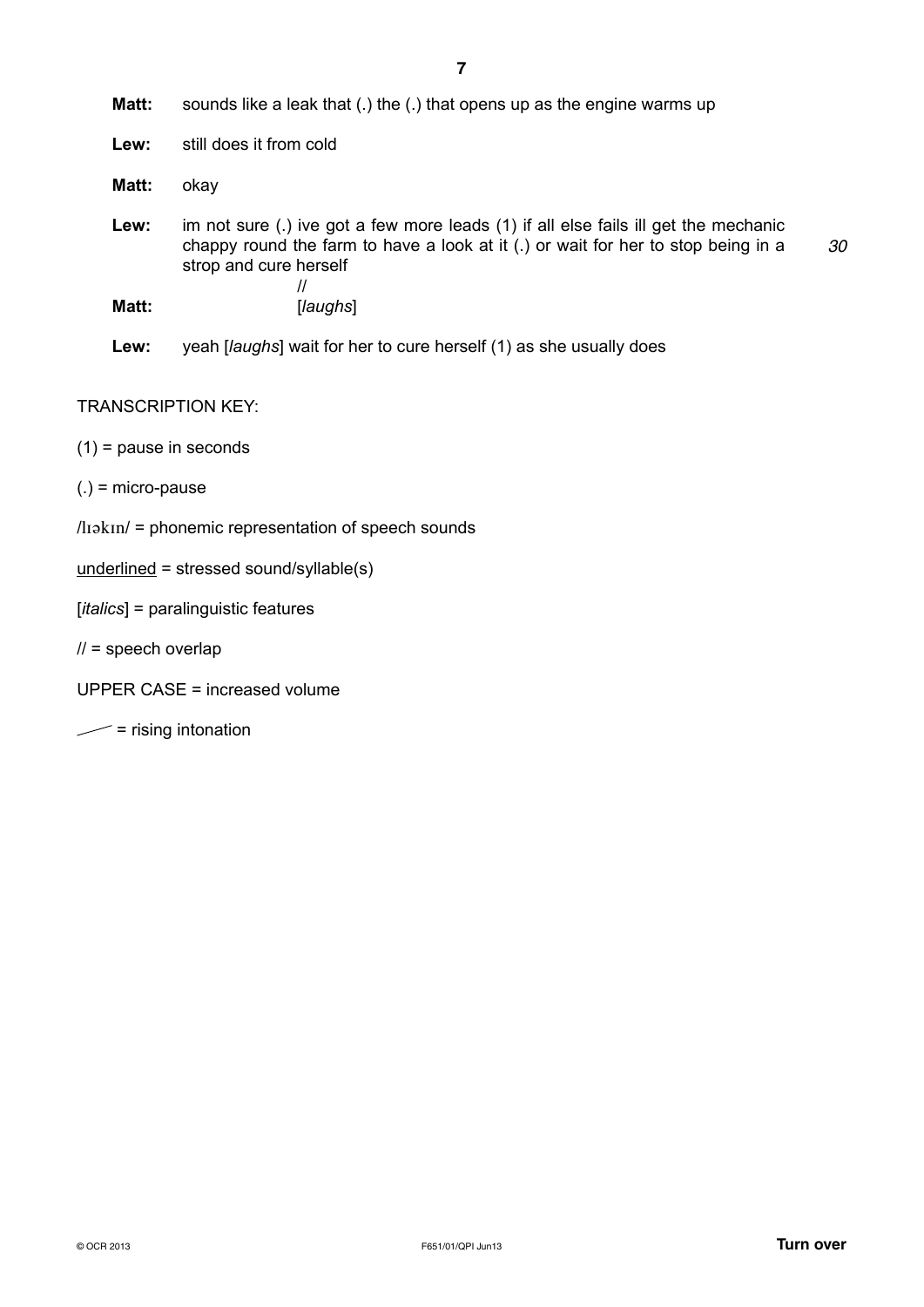**OR**

**4** This is a transcription of a conversation between two women in their early twenties.

 **How do the two speakers use language here to show they understand each other? Support your answer by referring to specific examples from the transcription. [30]**

**Nikki:** my dads bought a sunbed [*laughs*]  $\frac{1}{\sqrt{2}}$ **Anoushka:** has /iː/ (1) for the (.) the house // **Nikki:** [*laughs*] i know // **Anoushka: for the house** *for the house for the house for the house* **Nikki:** yeah i know **Anoushka:** that is just WRONG **Nikki:** its NOT (.) well (.) hes not even bought it (.) its like the couple next door (.) yeah (.) theyre getting rid of their old one (.) cause it was like faulty (.) so they bought a new one // **Anoushka:** [*laughs*] **Nikki:** and they were throwing the old one out (.) so /mə/ dad said (.) aw (.) /jənəυ/ (.) ill have that (1) [*laughs*] and er (.) it makes him stripey (.) but its // **Anoushka:** cos its faulty // **Nikki:** uh huh (.) but its like a proper // **Anoushka:** BUT ITS FAULTY **Nikki:** yeah (.) but its like (.) a proper like lie in it and pull the lid down job (1) its like a proper like (.) sunbed (2) but it just makes him stripey [*laughs*] **Anoushka:** why does he want a (.) a sunbed anyway // **Nikki:** i have ABSOLUTELY NO IDEA [*laughs*] // **Anoushka:** its a bit vain isnt it [*laughs*] *5 10 15 20*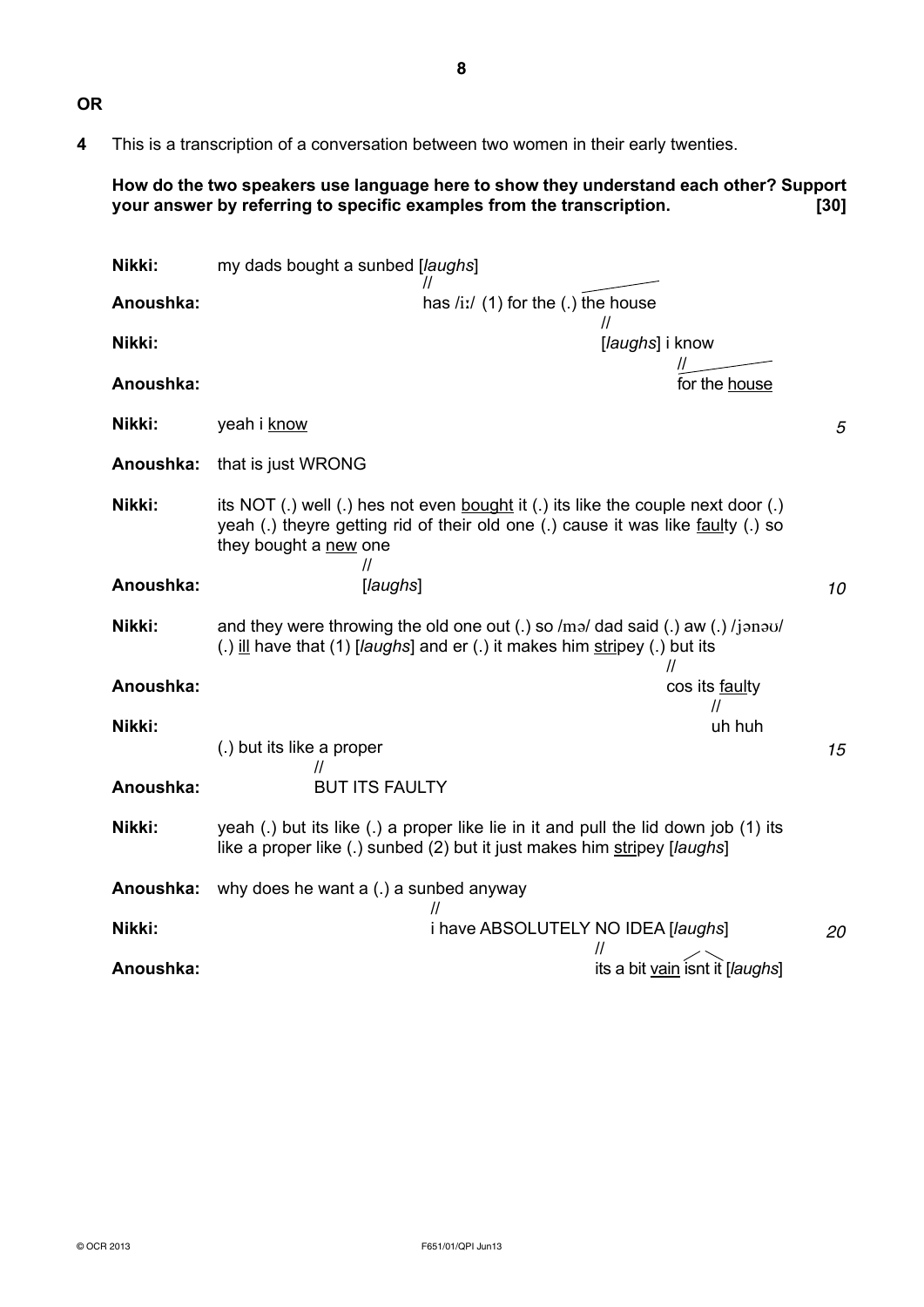| Nikki:                                                                            | im goin (.) DAD (.) who are you foolin [laughs] and im goin (.) its<br>really bad for you (.) and hes goin (.) oh /janau/ (.) its not that bad for<br>you (.) and im goin (.) /janau/ (.) well (.) worse for you than cigarettes (.) i<br>would say [laughs]<br>$\mathcal{U}$ | 25 |  |
|-----------------------------------------------------------------------------------|-------------------------------------------------------------------------------------------------------------------------------------------------------------------------------------------------------------------------------------------------------------------------------|----|--|
| Anoushka:                                                                         | its something like (.) erm (.) if /jo/ go less than four times a year (.) its not<br>meant to have (.) like (.) a a too negative                                                                                                                                              |    |  |
| Nikki:                                                                            | mmm hmm                                                                                                                                                                                                                                                                       |    |  |
| Anoushka:                                                                         | $\prime\prime$<br>like (.) effect on $/j \rightarrow$ (.) but any                                                                                                                                                                                                             |    |  |
|                                                                                   | more than that its meant to be really<br>$\mathcal{U}$                                                                                                                                                                                                                        | 30 |  |
| Nikki:                                                                            | i just dont like the idea of like (.) heres a box (.)<br>get in it (.) and were goin to stew /jo/ with ultra violet light                                                                                                                                                     |    |  |
| Anoushka:                                                                         | but i think                                                                                                                                                                                                                                                                   |    |  |
| Nikki:                                                                            | $\mathcal{U}$<br>and (.) / $j$ anau/ its                                                                                                                                                                                                                                      |    |  |
| Anoushka:                                                                         | $\prime\prime$<br>but i think id like one of the erm SAD boxes (.) i think that<br>would be<br>$\mathcal{U}$                                                                                                                                                                  | 35 |  |
| Nikki:                                                                            | the (.) like (.) the seasonal affective disorder jobs                                                                                                                                                                                                                         |    |  |
| Anoushka:                                                                         | $^{\prime\prime}$<br>yeah (.) i think that would be quite nice                                                                                                                                                                                                                |    |  |
| Nikki:                                                                            | yeah yeah (.) thatd be nice (2) but when weve got that wallpaper (1) like my<br>little brother told us about (1) the stuff where its the ambient lighting and its<br>the wallpaper                                                                                            | 40 |  |
| Anoushka:                                                                         | yeah (.) we could                                                                                                                                                                                                                                                             |    |  |
| Nikki:                                                                            | then it could be sunny all the time                                                                                                                                                                                                                                           |    |  |
| <b>TRANSCRIPTION KEY:</b>                                                         |                                                                                                                                                                                                                                                                               |    |  |
| $(1)$ = pause in seconds                                                          |                                                                                                                                                                                                                                                                               |    |  |
| $(.) = micro-pause$                                                               |                                                                                                                                                                                                                                                                               |    |  |
| $underlined$ = stressed sound/syllable(s)                                         |                                                                                                                                                                                                                                                                               |    |  |
| $/j$ <sub>j</sub> $j$ <sub>2</sub> $j$ = phonemic representation of speech sounds |                                                                                                                                                                                                                                                                               |    |  |
| $[talics]$ = paralinguistic features                                              |                                                                                                                                                                                                                                                                               |    |  |
|                                                                                   | $\frac{1}{2}$ = speech overlap                                                                                                                                                                                                                                                |    |  |
|                                                                                   | UPPER CASE = increased volume                                                                                                                                                                                                                                                 |    |  |
| $\epsilon$ = rising intonation                                                    |                                                                                                                                                                                                                                                                               |    |  |
| $\sim$ = falling intonation                                                       |                                                                                                                                                                                                                                                                               |    |  |

**9**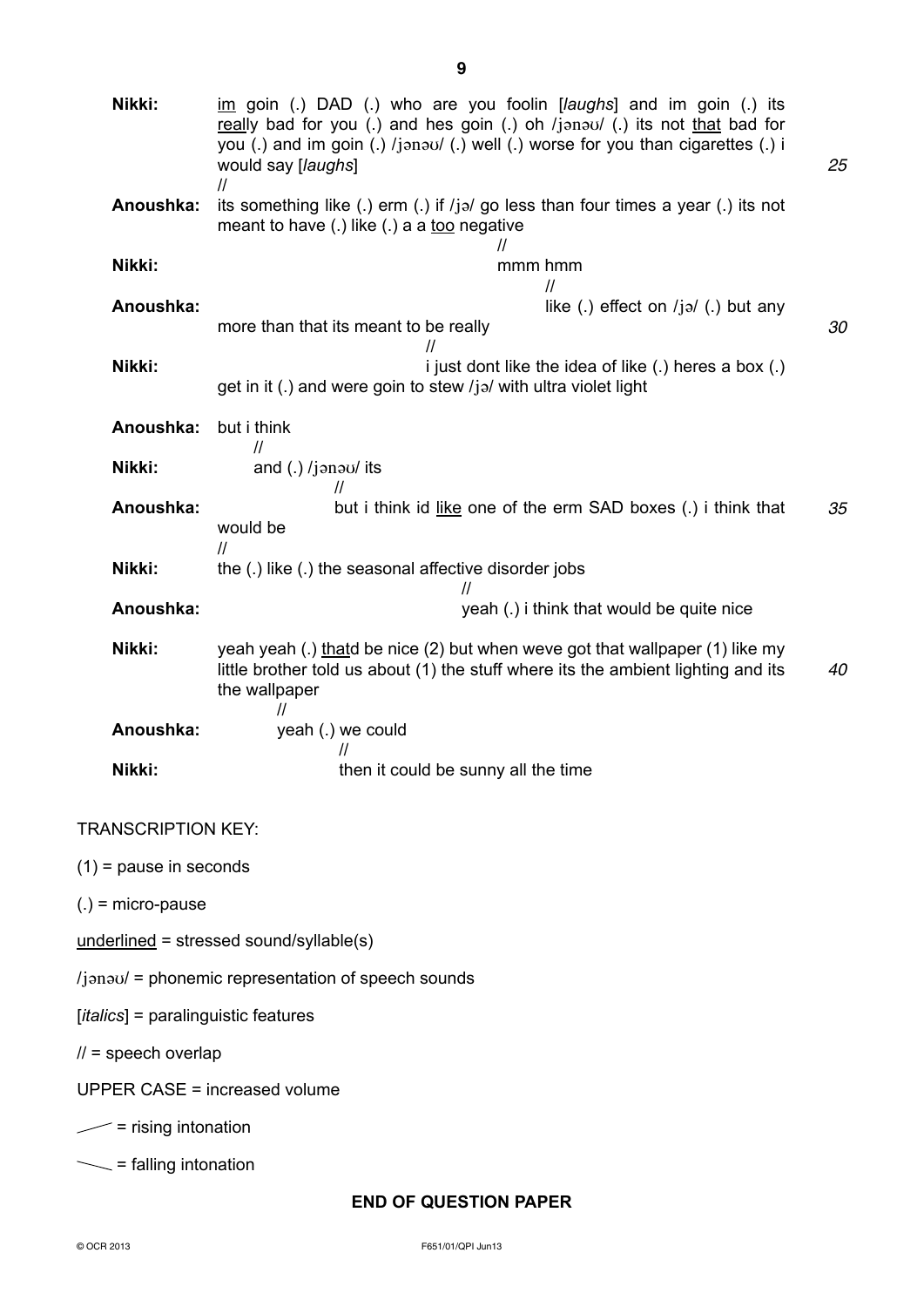### **BLANK PAGE**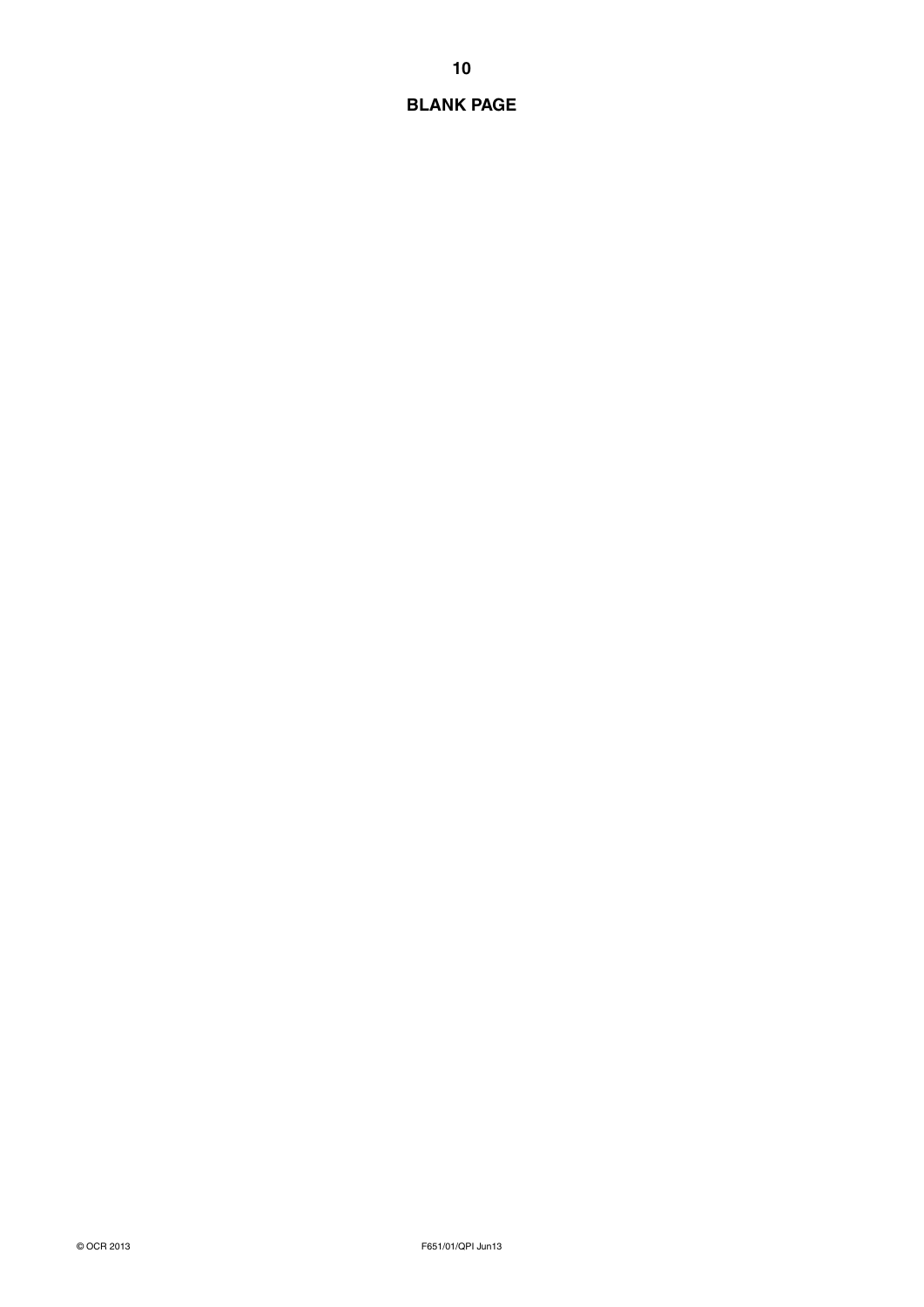#### **BLANK PAGE**

**11**



#### **Copyright Information**

OCR is committed to seeking permission to reproduce all third-party content that it uses in its assessment materials. OCR has attempted to identify and contact all copyright holders whose work is used in this paper. To avoid the issue of disclosure of answer-related information to candidates, all copyright acknowledgements are reproduced in the OCR Copyright Acknowledgements Booklet. This is produced for each series of examinations and is freely available to download from our public website (www.ocr.org.uk) after the live examination series. If OCR has unwittingly failed to correctly acknowledge or clear any third-party content in this assessment material, OCR will be happy to correct its mistake at the earliest possible opportunity.

For queries or further information please contact the Copyright Team, First Floor, 9 Hills Road, Cambridge CB2 1GE.

OCR is part of the Cambridge Assessment Group; Cambridge Assessment is the brand name of University of Cambridge Local Examinations Syndicate (UCLES), which is itself a department of the University of Cambridge.